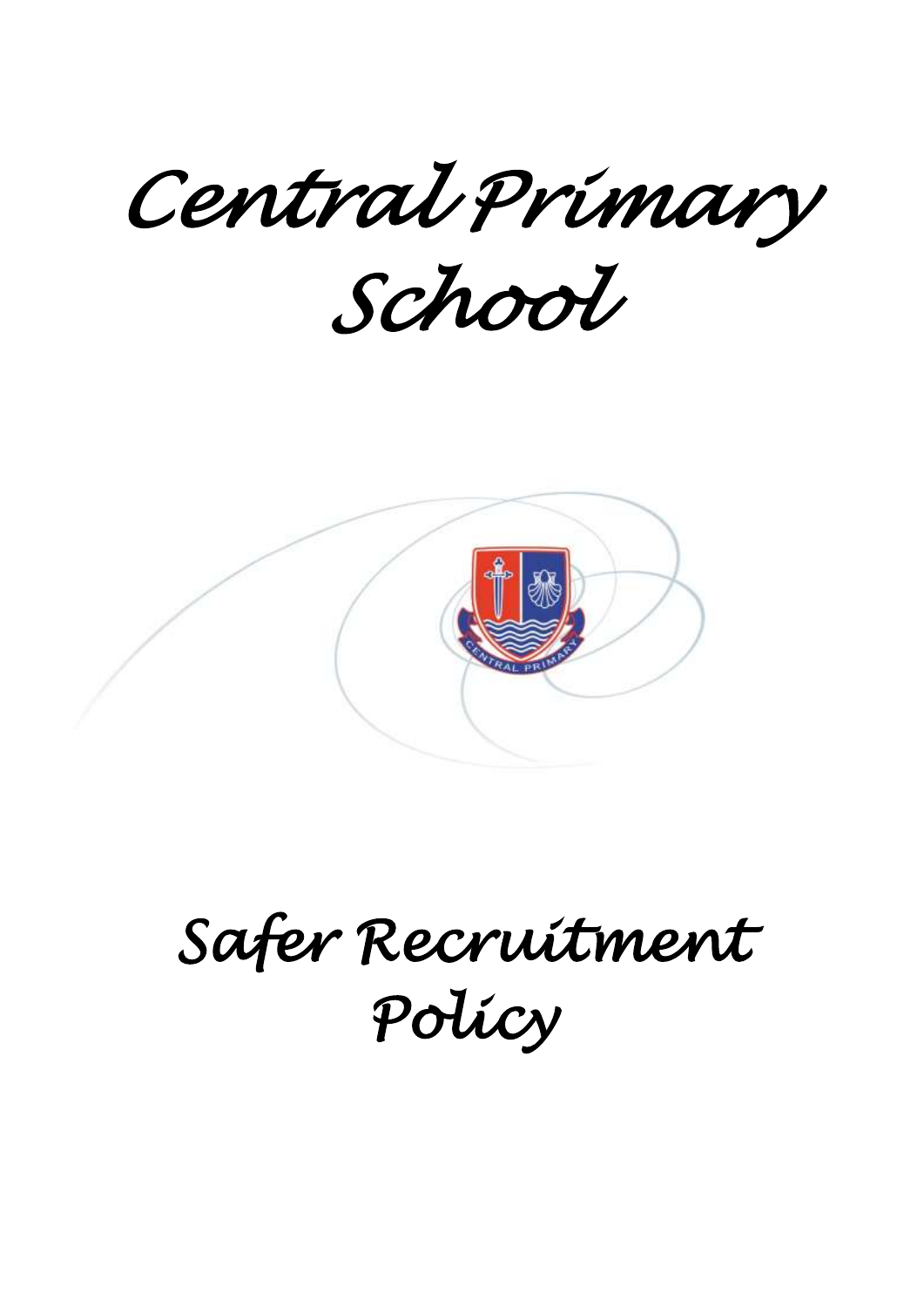# Our motto: Children are Central

# **Contents**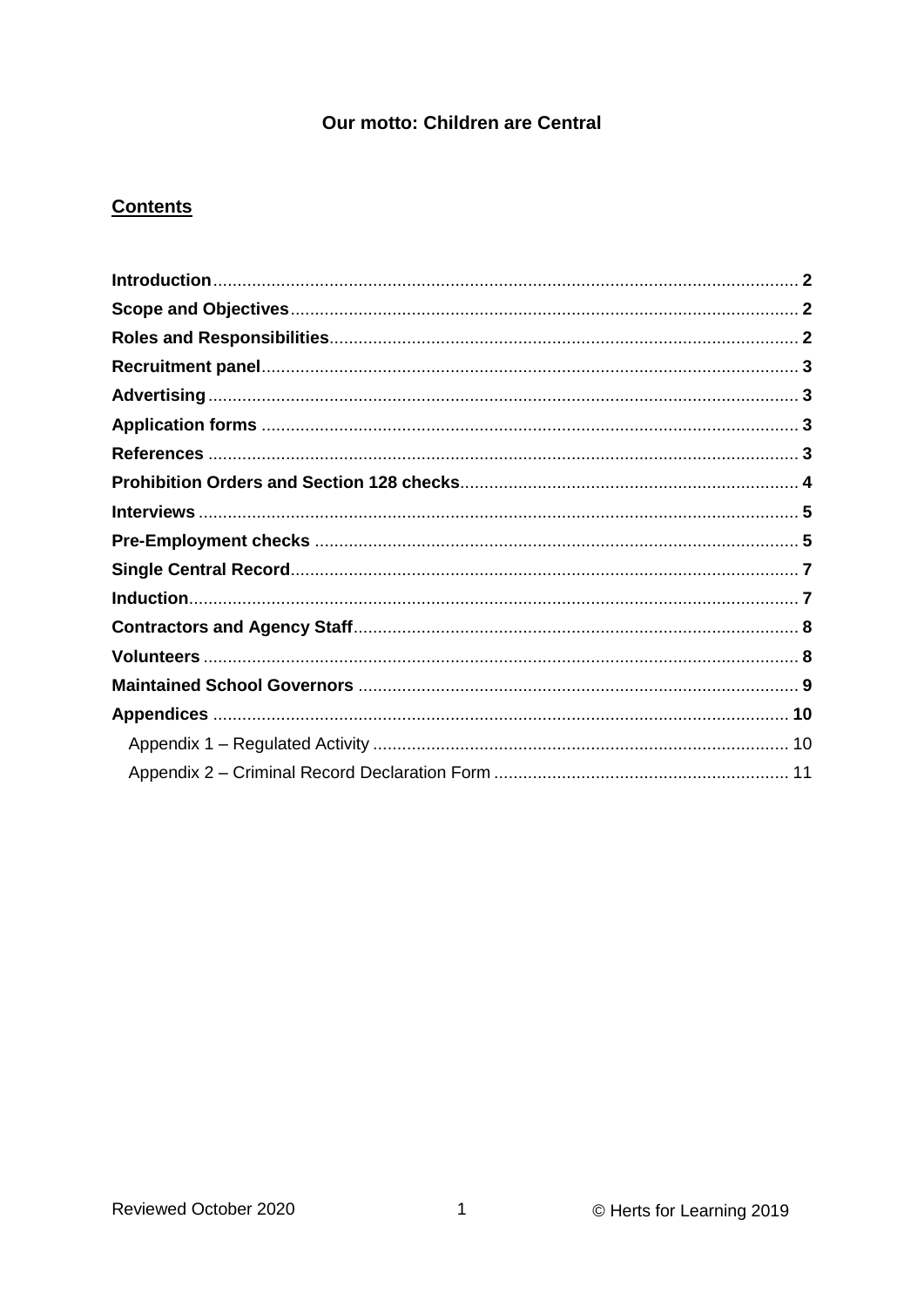## **1. Introduction**

The safe recruitment of staff is the first step to safeguarding and promoting the welfare of children and young people in education. This school is committed to safeguarding and promoting the welfare of the pupils in its care and expects all staff and volunteers to share this commitment.

### **2. Scope and Objectives**

The scope of this policy is to set out the minimum requirements of a recruitment process that aims to:

- attract the best possible applicants to vacancies on the basis of their merit, abilities and suitability
- deter prospective applicants who are unsuitable for work with children or young people
- identify and reject applicants who are unsuitable for work with children and young people.

The objectives of this policy are as follows:

- to ensure that all applicants are considered equally and consistently
- to ensure that no applicant is treated unfairly on any grounds and specifically any protected characteristics as outlined in the Equalities Act 2010
- to ensure compliance with all relevant legislation, recommendations and guidance including the statutory guidance published by the Department for Education (DfE), [Keeping Children Safe in Education](https://www.gov.uk/government/publications/keeping-children-safe-in-education--2) (KCSIE), the Prevent Duty Guidance for England and Wales (the Prevent Duty Guidance) and any guidance or code of practice published by the Disclosure and Barring Services (DBS)
- to ensure that the school meets its commitment to safeguarding and promoting the welfare of children and young people by carrying out all necessary pre-employment checks.

#### **3. Roles and Responsibilities**

#### **Governing Body**

- to ensure the school has effective policies and procedures in place for the recruitment of staff and volunteers in accordance with the DfE guidance and legal requirements
- to monitor compliance with them.

#### **Headteacher/SMT/Recruiting Managers**

- to ensure the school operates safe recruitment practices and makes sure appropriate checks are carried out on all staff and volunteers
- to monitor contractors and agencies compliance with this document
- to promote the safeguarding of children and young people at every stage of the recruitment process.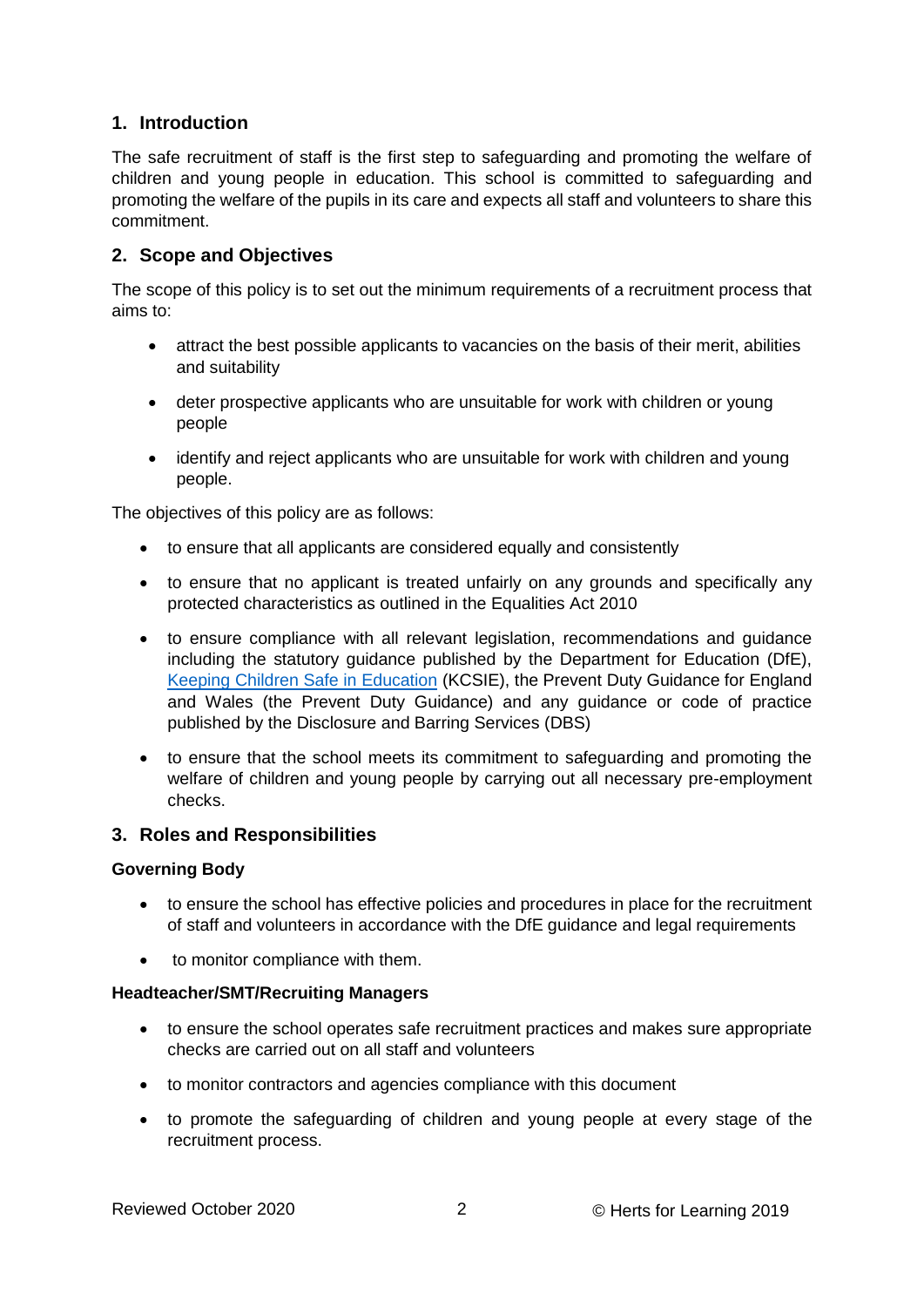## **4. Recruitment Panel**

Subject to the availability of training and in accordance with KCSIE, the school will maintain a position in which at least one recruiter has successfully undertaken training or refresher training in safe recruitment procedures.

### **5. Advertising posts**

Advertisements for posts, whether in newspapers, journals or online, will include the statement:

"The school is committed to safeguarding children and young people. All post holders are subject to a satisfactory enhanced Disclosure and Barring Service (DBS) check."

Prospective applicants will be supplied, as a minimum, with the following:

- job description and person specification;
- the school's child protection policy;
- the school's safer recruitment policy (this document);
- the selection procedure for the post;
- an application form:
- Childcare Disqualification self-declaration form (where applicable).

### **6. Application Forms and Shortlisting**

All prospective applicants must fully complete an application form. CV's will not be accepted.

If shortlisted, candidates will be asked to complete a declaration regarding convictions and working with children as posts in schools are exempt from the provisions of the Rehabilitation of Offenders Act 1974. The relevant declaration form is attached at Appendix 2.

#### **7. References**

Where possible, references will be taken up before the interview stage, so that any discrepancies or gaps in employment can be explored during the interviews.

References will be obtained from the candidate's current or most recent employer and will be sought directly from the referee.

If a candidate is moving from another school the reference must be from the Headteacher/Principal or another senior colleague (in the absence of a HT) and not from a colleague.

Open references or testimonials provided by the candidate will not be accepted.

Where necessary, referees will be contacted by telephone or email in order to clarify any anomalies or discrepancies and verify the source of the reference. This contact will then be recorded on the school's Single Central Record for successful candidates.

Where necessary, previous employers who have not been named as referees will be contacted in order to clarify any anomalies or discrepancies. A detailed written note will be kept of such exchanges.

Referees will always be asked specific questions about:

Reviewed October 2020 3 General Accords 10 General Accords 10 General Accords 10 General Accords 10 General Accords 10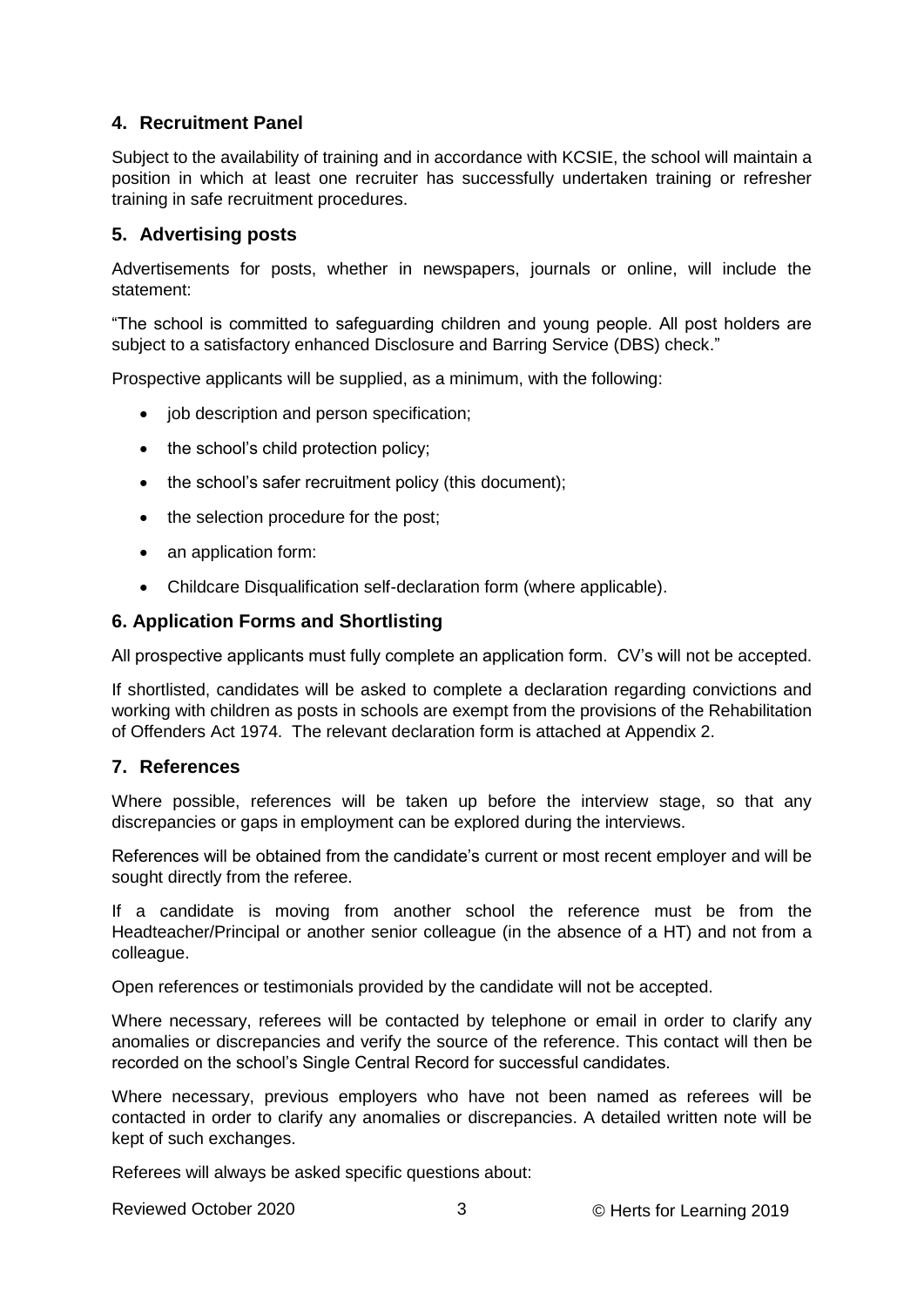- the candidate's suitability for working with children and young people;
- any disciplinary warnings, including time-expired warnings, that relate to the safeguarding of children;
- the candidate's suitability for this post.

Employees are entitled to see and receive, if requested, copies of their employment references.

### **8. Secretary of State Prohibition Orders and Section 128 direction (teaching and management roles)**

In all cases, where an applicant is to undertake a teaching role of any kind (this may include non-teaching staff if they plan, prepare and deliver lessons and assess and report on pupils without supervision of a qualified teacher) a Prohibition Order check will be made . It is anticipated that this will be performed at the shortlisting stage but will in any case be made before any offer of employment is made.

The above activities do not amount to "teaching work" if they are supervised by a qualified teacher. If in any doubt or if the candidate has taught previously, or may teach in the future, the check will be undertaken.

Prohibition orders prevent a person from carrying out teaching work in schools, sixth form colleges, 16 to 19 academies, relevant youth accommodation and children's homes in England. A person who is prohibited from teaching must not be appointed to work as a teacher in such a setting.

Prohibition orders are made by the Secretary of State following consideration by a professional conduct panel convened by the Teacher Regulation Agency (TRA). Pending such consideration, the Secretary of State may issue an interim prohibition order if it is considered to be in the public interest to do so.

A section 128 direction prohibits or restricts a person from taking part in the management of an independent school, including academies and free schools. A person who is prohibited is unable to participate in any management of an independent school such as:

- a management position in an independent school, academy or free school as an employee
- a trustee of an academy or free school trust; a governor or member of a proprietor body for an independent school
- or a governor on any governing body in an independent school, academy or free school that retains or has been delegated any management responsibilities.

Checks for all prohibitions, sanctions and restrictions will be carried out by logging into the Secure Access/DfE Sign in Portal via the Teacher Services' web page. This is a free service available to all schools and colleges.

Where the candidate person will be engaging in regulated activity, a DBS barred list check will also identify any section 128 direction.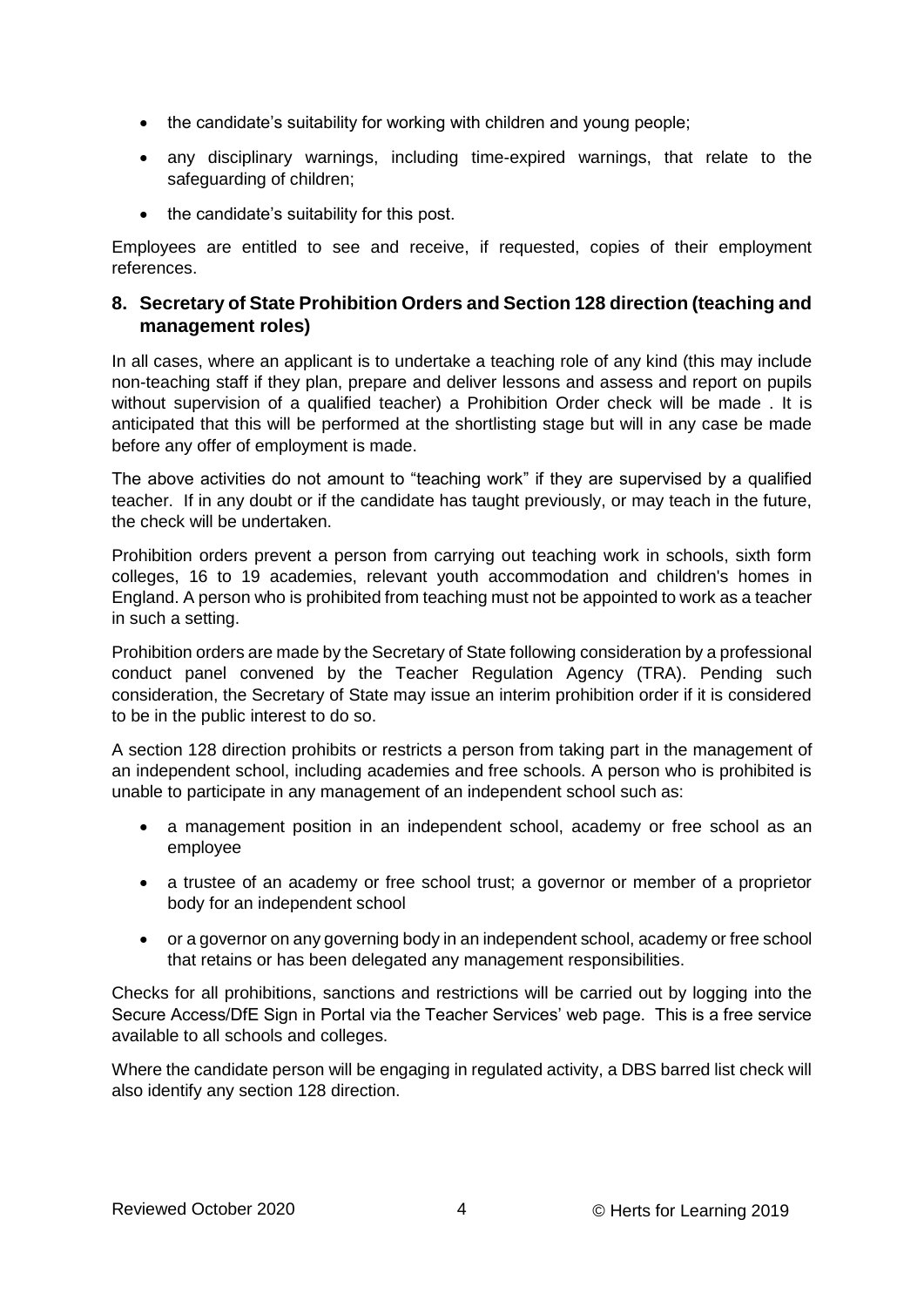### **9. Interviews**

Selection techniques will be determined by the nature and duties of the vacant post and may include a variety of methods, however a face to face interview is essential as part of the process.

Telephone interviews may be used at the short-listing stage but will not be a substitute for a face-to-face interview (which could be via a visual electronic link such as Skype).

Candidates will be required to:

- explain satisfactorily any gaps in employment
- explain satisfactorily any anomalies or discrepancies in the information available to recruiters
- declare any information that is likely to appear on a DBS check;
- demonstrate their capacity to safeguard and protect the welfare of children and young people
- demonstrate how they meet the job description and person specification.

At least one member of the interview panel will have undertaken safer recruitment training or refresher training as applicable.

All applicants who are invited to interview will be asked to bring original evidence of their identity, address and qualification. Photocopies will then be taken and destroyed for unsuccessful applicants no later than 6 months after the recruitment process has been concluded.

### **10.Pre-Employment Checks**

Any offer of appointment made to a successful candidate, including anyone who has lived or worked abroad, must be conditional on the satisfactory completion of the necessary preemployment checks and the school will:

- Verify the candidate's identity. Identification checking guidelines can be found on the Gov.uk website.
- Obtain (via the applicant) an enhanced DBS certificate (including barred list information for those who will be working in regulated activity (see Appendix 1)
- Obtain a separate barred list check if an individual will start work in regulated activity before the DBS certificate is available. The school will also carry out a risk assessment if candidates will be starting work prior to a DBS certificate being available.
- Verify the candidate's mental and physical fitness to carry out their work responsibilities. A job applicant can be asked relevant questions about disability and health in order to establish that they have the physical and mental capacity for the specific role - see paragraph 10.2.
- Verify the candidate's right to work in the UK. Advice on this can be found on the Gov.uk website.
- For candidates from an EEA Country, they will be required to provide evidence of having obtained settled status under the Settlement Scheme by 30 June 2021. After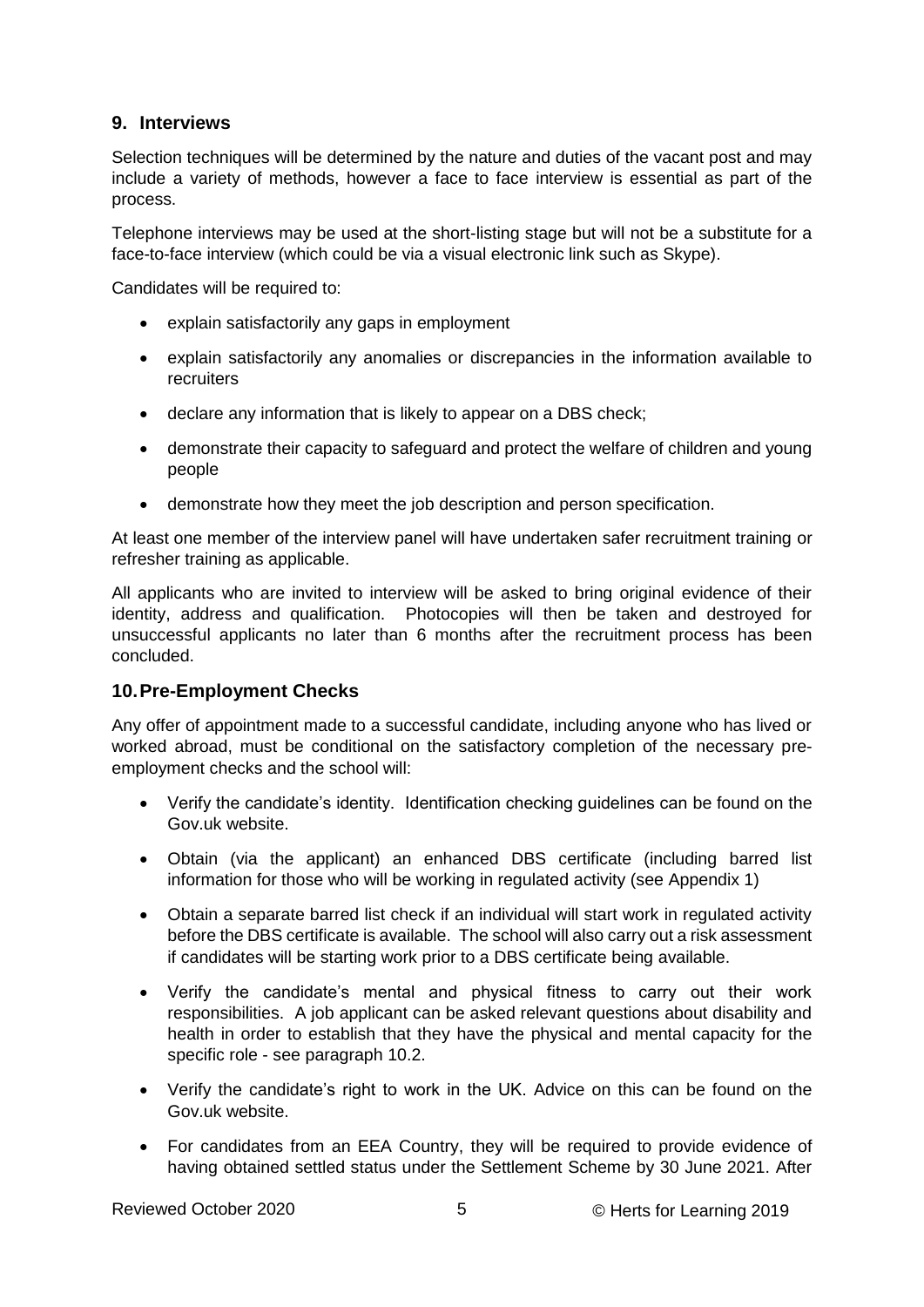this date those without settled status will be required to apply for a VISA which allows them to work in the UK. Where they are already in possession of this candidates must provide original evidence at the earliest opportunity.

- If the candidate has lived or worked outside the UK, make any further checks the school feel appropriate.
- Verify professional qualifications as appropriate by viewing original certificates. The Teachers' Services system should be used to verify any award of qualified teacher status (QTS) and the completion of teacher induction or probation.
- Ensure the candidate is checked against the prohibition from teaching orders see paragraph 8 above.
- Ensure the candidate is checked against the prohibition from management roles (section 128) check where applicable (part of barred list check for those in regulated activity) - see paragraph 8 above.
- Ensure the candidate completes a childcare disqualification declaration (where appropriate) – see paragraph 10.4.
- Ensure the candidate has completed a declaration about convictions and working with children (see appendix 2).

#### **10.1. Proof of identity, Right to Work in the UK & Verification of Qualifications and/or professional status and Criminal Records Declaration.**

All shortlisted candidates invited to attend an interview at the school will be required to bring their identification documentation such as passport, birth certificate, driving licence etc. with them as proof of identity/eligibility to work in UK in accordance with those set out in the Immigration, Asylum and Nationality Act 2006 and DBS Code of Practice Regulations (including evidence of settled status as required) and to complete the Criminal Records Declaration form.

In addition, applicants must be able to demonstrate that they have actually obtained any academic or vocational qualification required for the position and claimed in their application form.

### **10.2. Fitness to undertake the role**

A confidential pre-employment health questionnaire must be completed to verify the candidate's mental and physical fitness to carry out their work responsibilities. A successful candidate can be asked relevant questions about disability and health in order to establish whether they have the physical and mental capacity for the specific role **once an offer of employment has been made.** Confidential pre-employment checks are usually carried out by the school's Occupational Health provider.

### **10.3. Individuals who have lived or worked outside the UK**

Candidates who have lived or worked outside the UK must undergo the same checks as all other staff in the school. In addition, the school must make any further checks they think appropriate so that any relevant events that occurred outside the UK can be considered.

The Home Office guidance on criminal records checks for overseas applicants can be found [here.](https://www.gov.uk/government/publications/criminal-records-checks-for-overseas-applicants) These further checks should include a check for information about any teacher sanction or restriction that an EEA professional regulating authority has imposed, using the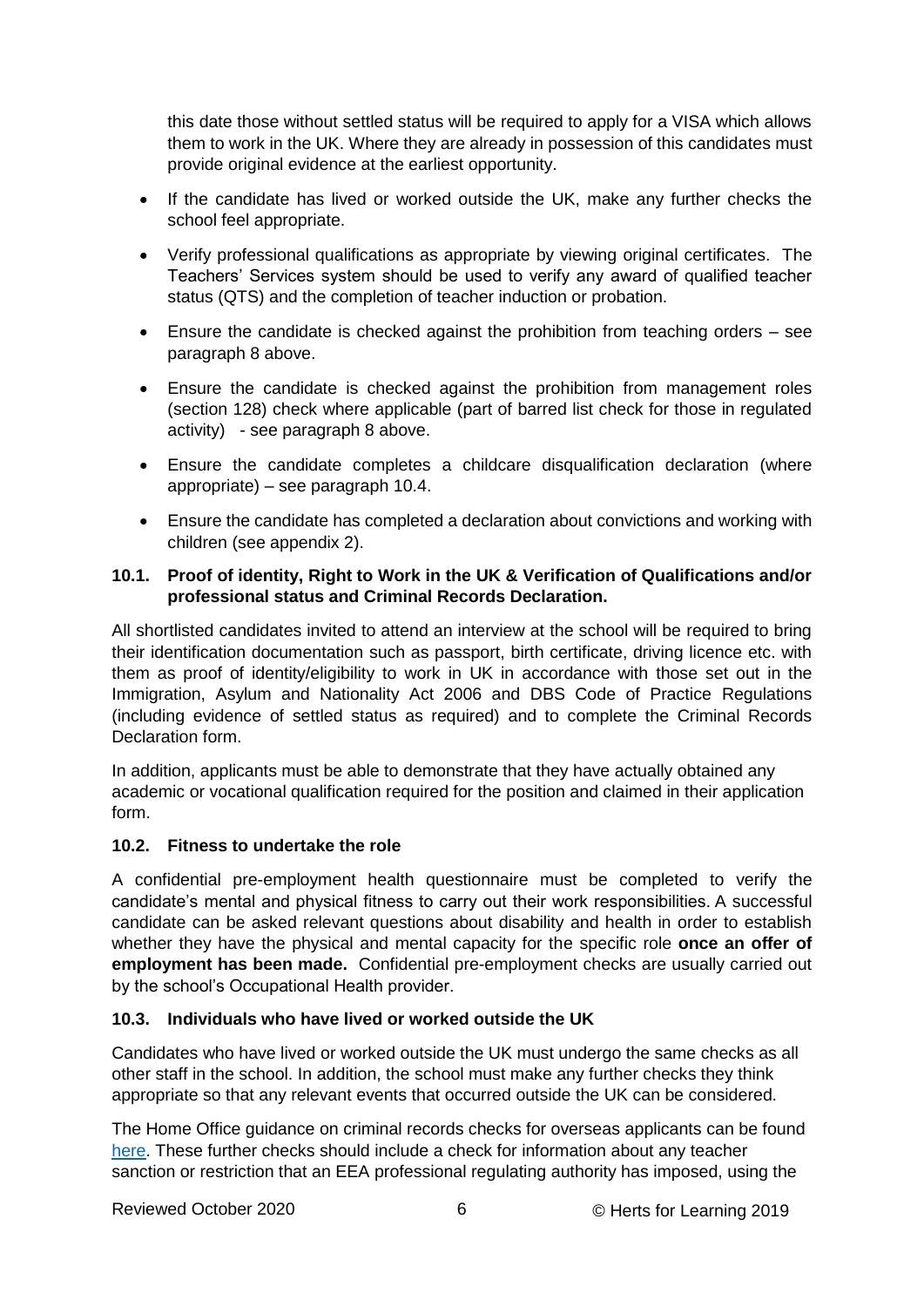Teaching Regulation Agency Services' system. Restrictions imposed by another EEA regulating authority do not prevent a candidate from taking up teaching positions in England, the school will consider the circumstances that led to the restriction or sanction being imposed when considering a candidate's suitability for employment.

### **10.4. Childcare Disqualification Declaration**

Where relevant, applicants must complete a self-declaration form provided by the school in relation to the Childcare Disqualification Regulations 2018. This is to cover circumstances where the individual has a conviction that may result in them being barred from working with children. Where a positive declaration is made a waiver can be applied for from Ofsted, and be satisfactorily granted, before the candidate may commence work.

This **only** applies to staff working in the following settings:

- Early Years Provision staff who provide any care for a child up to and including reception age. This includes education in nursery and reception classes and/or any supervised activity (such as breakfast clubs, lunchtime supervision and after school care provided by the school) both during and outside of school hours for children in the early years age range; and
- Later years provision (for children under 8) staff who are employed to work in childcare provided by the school outside of school hours for children who are above reception age but who have not attained the age of 8. This does not include education or supervised activity for children above reception age during school hours (including extended school hours for co-curricular learning activities, such as the school's choir or sports teams) but it does include before school settings, such as breakfast clubs, and after school provision.

### **11. Single Central Record**

The school will keep a single central record of pre-employment, referred to in the Keeping Children Safe in Education Regulations as the register. The single central record will cover the following people:

- all staff (including teacher trainees on salaried routes, agency and third party supply staff who work at the school)
- For independent schools, all members of the proprietor body
- For academies and free schools, this also covers the members and trustees of the academy trust
- Confirmation that these checks have been carried out along with the date the check was undertaken/obtained must be logged on this record for all employees of the school.

### **12. Induction**

The school recognises that safer recruitment and selection is not just about the start of employment, but must be part of a larger policy framework for all staff. The school will therefore provide ongoing training and support for all staff.

All staff who are new to the school will receive induction training that will include the school's safeguarding policies and guidance on safe working practices including Child Protection, PREVENT, FGM awareness and online safety.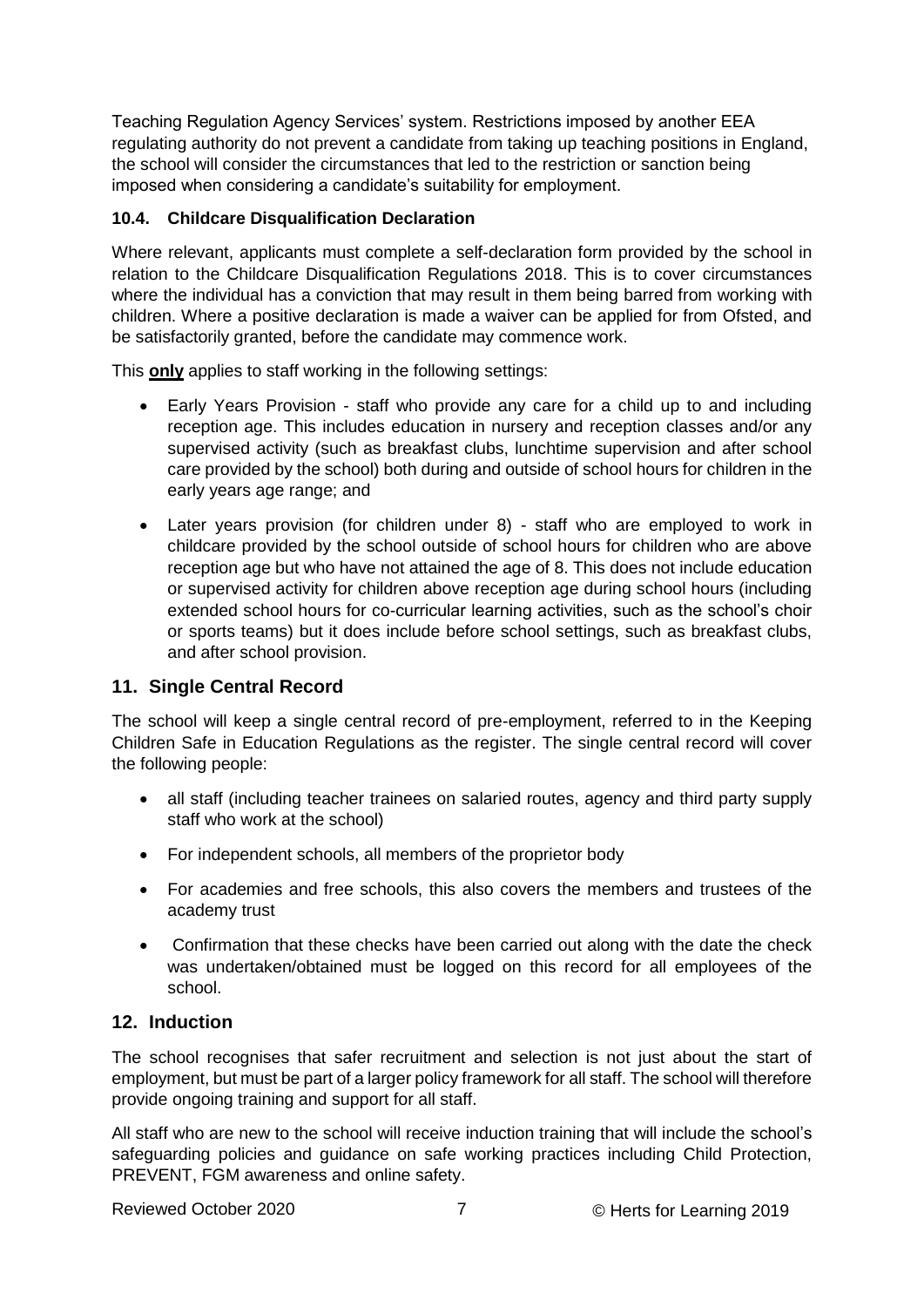Regular meetings will be held during the first 6 months of employment between the new employee(s) and the appropriate manager(s).

## **13. Contractors and Agency Workers**

The school will obtain written notification from any agency, or third-party organisation they use that the organisation has carried out the checks (in respect of the enhanced DBS certificate, written notification that confirms the certificate has been obtained by either the employment business or another such business), on an individual who will be working at the school.

Where the position requires a barred list check, this will be obtained by the agency or third party prior to appointing the individual. The school will also check that the person presenting themselves for work is the same person on whom the checks have been made.

### **14. Volunteers**

Under no circumstances will a volunteer in respect of whom no checks have been obtained be left unsupervised or allowed to work in regulated activity.

Volunteers who, on an unsupervised basis teach or look after children regularly, or provide personal care on a one-off basis in the school, will be in regulated activity. The school will obtain an enhanced DBS certificate (which should include barred list information) for all volunteers who are new to working in regulated activity. Existing volunteers in regulated activity do not have to be re-checked if they have already had a DBS check (which includes barred list information). However, the school may conduct a repeat DBS check (which should include barred list information) on any such volunteer should they have concerns.

There are certain circumstances where the school may obtain an enhanced DBS certificate (not including barred list information), for volunteers who are not engaging in regulated activity. This is set out in DBS workforce guides, which can be found on GOV.UK. Employers are not legally permitted to request barred list information on a supervised volunteer as they are not considered to be engaged in regulated activity.

The school will undertake a risk assessment and use their professional judgement and experience when deciding whether to obtain an enhanced DBS certificate for any volunteer not engaging in regulated activity. In doing so they should consider:

- the nature of the work with children
- what the establishment knows about the volunteer, including formal or informal information offered by staff, parents and other volunteers
- whether the volunteer has other employment or undertakes voluntary activities where referees can advise on suitability
- whether the role is eligible for an enhanced DBS check.

Details of the risk assessment should be recorded.

It is for the school to determine whether a volunteer is considered to be supervised. In making this decision, and where an individual is supervised, to help determine the appropriate level of supervision the school must have regard to the statutory guidance issued by the Secretary of State This guidance requires that, for a person to be considered supervised, the supervision must be: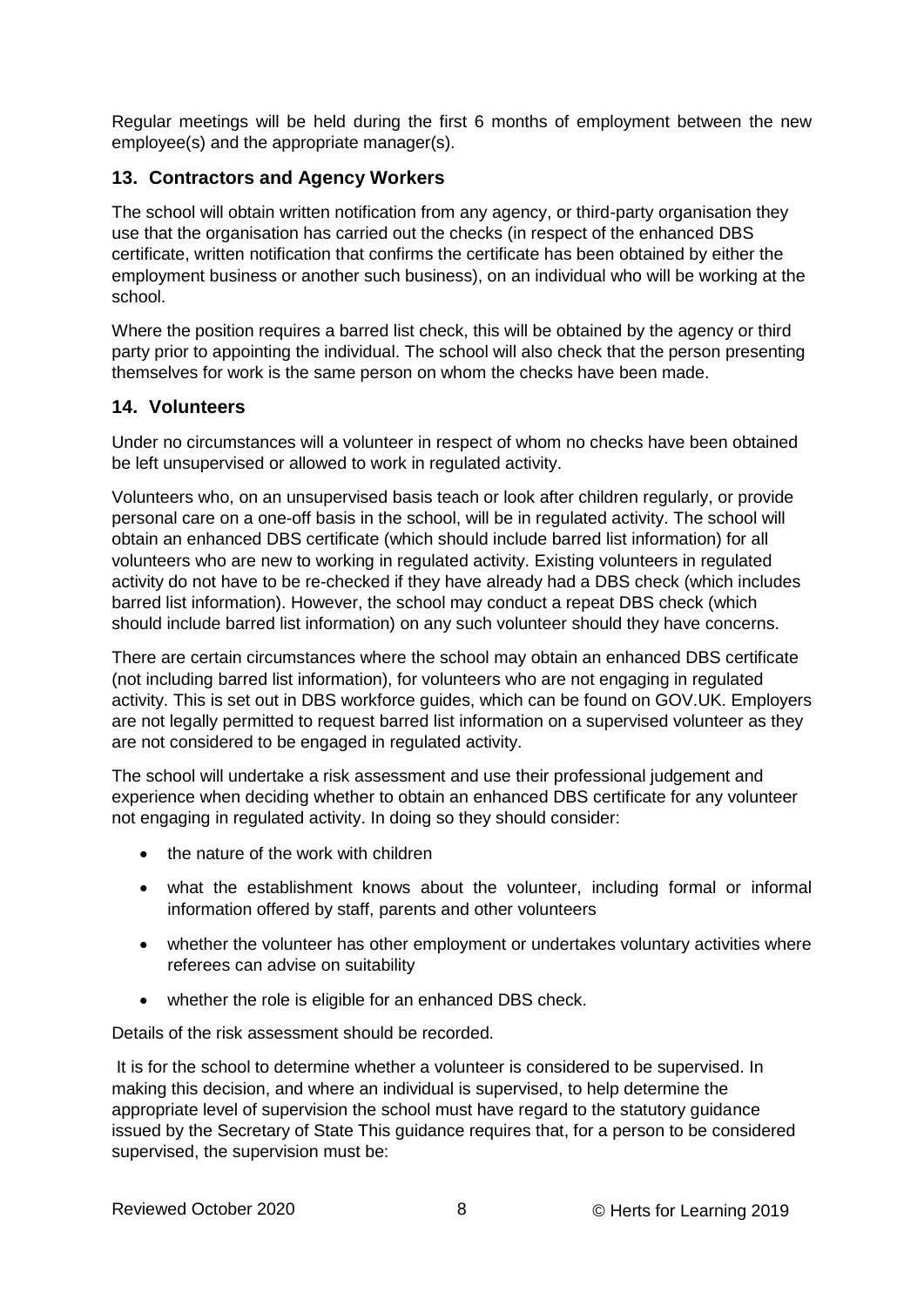- by a person who is in regulated activity
- regular and day to day; and
- "reasonable in all the circumstances to ensure the protection of children."

The DBS cannot provide barred list information on any person, including volunteers, who are not in, or seeking to engage in regulated activity.

## **15. Maintained school governors**

Governors in maintained schools are required to have an enhanced criminal records certificate from the DBS. It is the responsibility of the governing body to apply for the certificate for any of their governors who do not already have one. Governance is not a regulated activity and so governors do not need a barred list check unless, in addition to their governance duties, they also engage in regulated activity.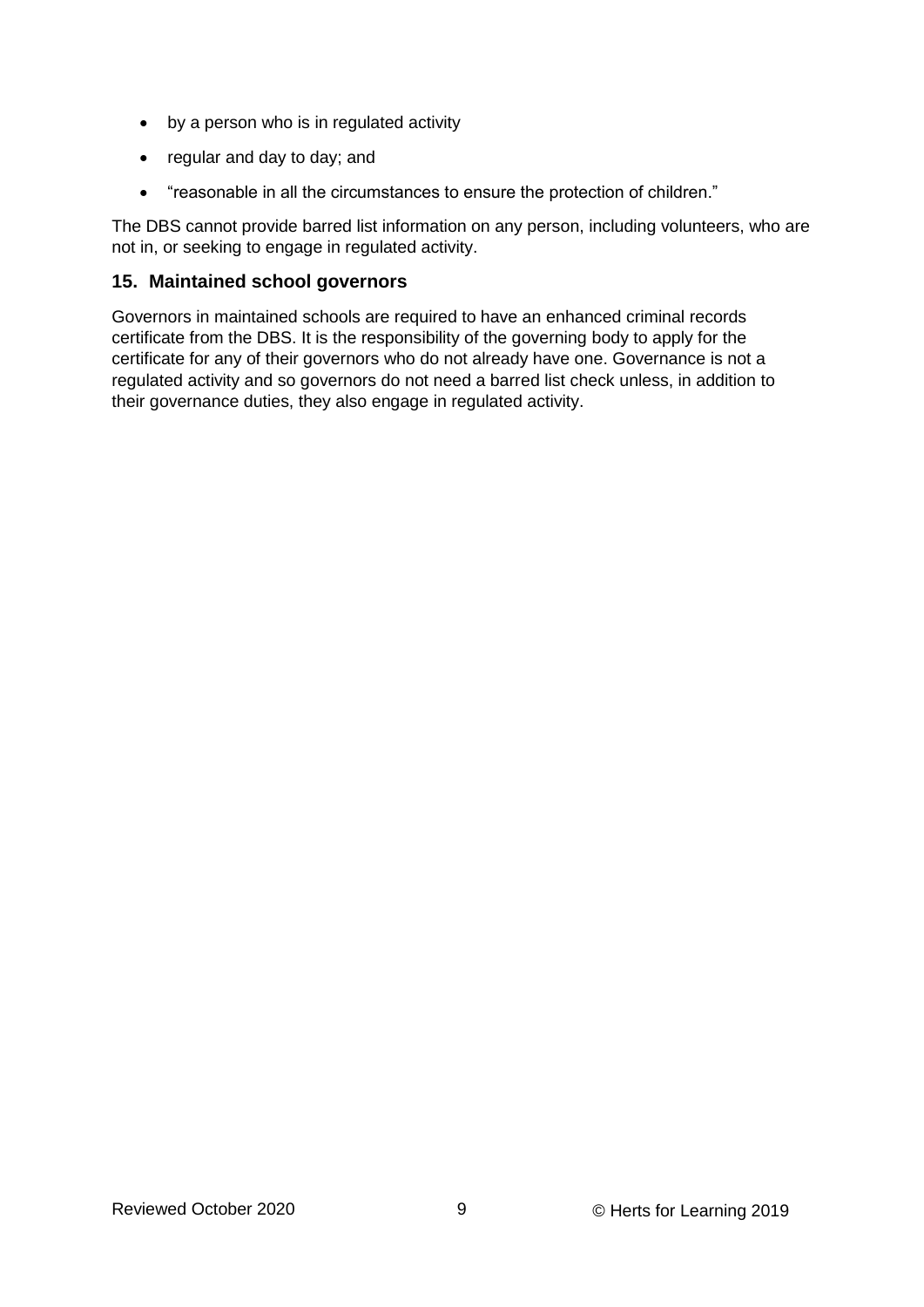## **Appendix 1 – Regulated Activity**

Regulated activity includes:

- a) Teaching, training, instructing, caring for (see (c) below) or supervising children if the person is unsupervised, or providing advice or guidance on physical, emotional or educational well-being, or driving a vehicle only for children;
- b) Work for a limited range of establishments (known as 'specified places', which include schools and colleges), with the opportunity for contact with children, but not including work done by supervised volunteers.

Work under (a) or (b) is regulated activity only if done regularly. Some activities are always regulated activities, regardless of frequency or whether they are supervised or not. This includes:

- c) relevant personal care, or health care provided by or provided under the supervision of a health care professional:
- personal care includes helping a child with eating and drinking for reasons of illness or disability or in connection with toileting, washing, bathing and dressing for reasons of age, illness of disability
- health care means care for children provided by, or under the direction or supervision of, a regulated health care professional.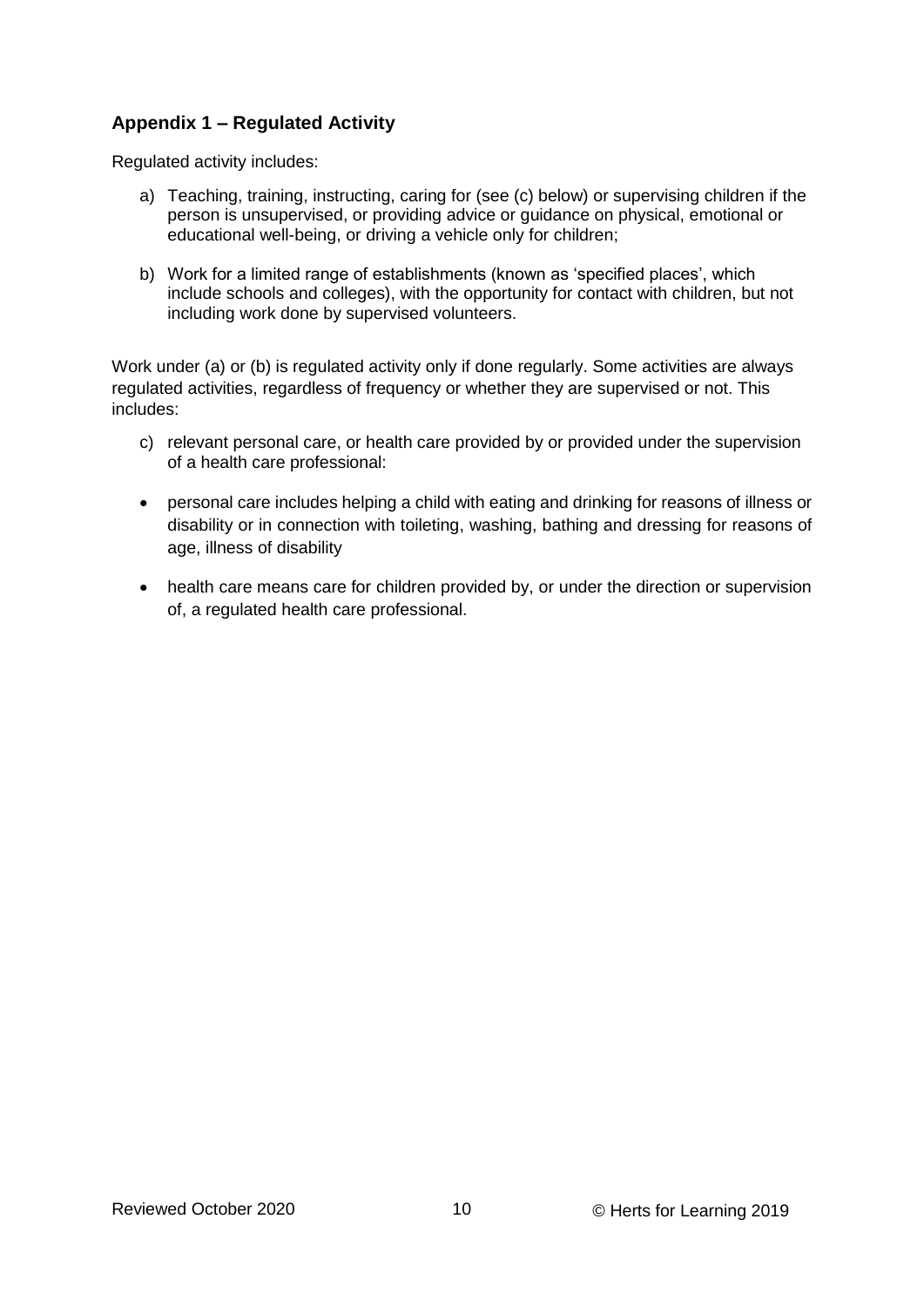## **Appendix 2 – Criminal Record Declaration Form**

#### **Criminal Record Declaration** (Roles exempt from the ROA - DBS)

This form must be completed by all shortlisted candidates where a police check (also known as a DBS), is required. The information disclosed on this form will be discussed during the interview process and following receipt of the DBS certificate as appropriate.

#### **Policy statement on recruiting applicants with criminal records**

This post is exempt from the Rehabilitation of Offenders Act 1974, therefore all applicants are required to declare any convictions, cautions, reprimands and final warnings that are not protected (i.e. that are not filtered out) as defined by the Rehabilitation of Offenders Act 1974 (Exceptions) Order 1975 (as amended in 2013).

For further information on filtering please refer to [Nacro guidance](https://www.nacro.org.uk/resettlement-advice-service/support-for-practitioners/the-law-on-disclosure/#spent) and the [DBS website.](https://www.gov.uk/government/publications/dbs-filtering-guidance/dbs-filtering-guide)

We recognise the contribution that ex-offenders can make as employees and volunteers and welcome applications from them. A person's criminal record will not, in itself, debar that person from being appointed to this post. Any information given will be treated in the strictest confidence. Suitable applicants will not be refused posts because of offences which are not relevant to, and do not place them at or make them a risk in, the role for which they are applying.

All cases will be examined on an individual basis, taking the following into consideration:

- Whether the conviction is relevant to the position applied for.
- The seriousness of any offence revealed.
- The age of the applicant at the time of the offence(s).
- The length of time since the offence(s) occurred.
- Whether the applicant has a pattern of offending behaviour.
- The circumstances surrounding the offence(s), and the explanation(s) offered by the person concerned.
- Whether the applicant's circumstances have changed since the offending behaviour.

It is important that applicants understand that failure to disclose all cautions, convictions, reprimands or final warnings that are not protected could result in disciplinary proceedings or dismissal. Further advice and guidance on disclosing a criminal record can be obtained from [Nacro.](http://www.nacro.org.uk/data/files/practical-guidance-on-dbs-filtering-1032.pdf)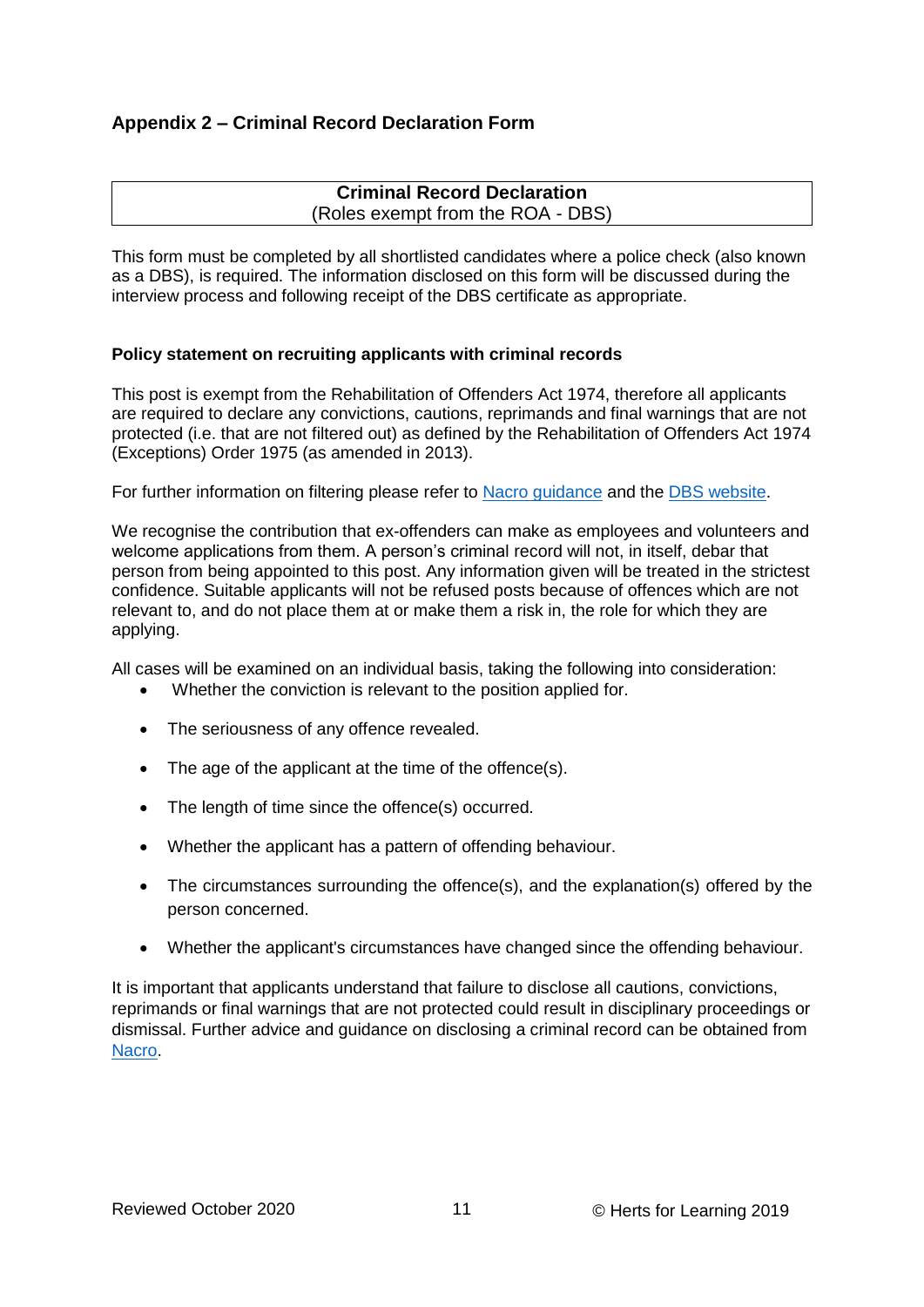| <b>School Name:</b>                                                                                     |                                                                                                                                                                |                        |  |  |           |  |  |
|---------------------------------------------------------------------------------------------------------|----------------------------------------------------------------------------------------------------------------------------------------------------------------|------------------------|--|--|-----------|--|--|
| Surname:                                                                                                |                                                                                                                                                                | Forename:              |  |  |           |  |  |
|                                                                                                         |                                                                                                                                                                |                        |  |  |           |  |  |
| <b>Vacancy Job</b>                                                                                      |                                                                                                                                                                |                        |  |  |           |  |  |
| Title:                                                                                                  |                                                                                                                                                                |                        |  |  |           |  |  |
|                                                                                                         | Do you have any convictions, cautions, reprimands or final                                                                                                     |                        |  |  |           |  |  |
|                                                                                                         | warnings which are not protected as defined by the                                                                                                             |                        |  |  | <b>NO</b> |  |  |
| Rehabilitation of Offenders Act 1974 (Exceptions) Order 1975                                            |                                                                                                                                                                |                        |  |  |           |  |  |
| (as amended in 2013)?                                                                                   |                                                                                                                                                                |                        |  |  |           |  |  |
|                                                                                                         | If you have answered yes, you now have two options on how to disclose your criminal record.                                                                    |                        |  |  |           |  |  |
|                                                                                                         | Option 1: Please provide details of your criminal record in the space below.                                                                                   |                        |  |  |           |  |  |
|                                                                                                         |                                                                                                                                                                |                        |  |  |           |  |  |
|                                                                                                         |                                                                                                                                                                |                        |  |  |           |  |  |
|                                                                                                         |                                                                                                                                                                |                        |  |  |           |  |  |
|                                                                                                         |                                                                                                                                                                |                        |  |  |           |  |  |
|                                                                                                         |                                                                                                                                                                |                        |  |  |           |  |  |
|                                                                                                         |                                                                                                                                                                |                        |  |  |           |  |  |
|                                                                                                         |                                                                                                                                                                |                        |  |  |           |  |  |
|                                                                                                         |                                                                                                                                                                |                        |  |  |           |  |  |
|                                                                                                         |                                                                                                                                                                |                        |  |  |           |  |  |
|                                                                                                         |                                                                                                                                                                |                        |  |  |           |  |  |
|                                                                                                         |                                                                                                                                                                |                        |  |  |           |  |  |
|                                                                                                         |                                                                                                                                                                |                        |  |  |           |  |  |
|                                                                                                         |                                                                                                                                                                |                        |  |  |           |  |  |
|                                                                                                         |                                                                                                                                                                |                        |  |  |           |  |  |
|                                                                                                         |                                                                                                                                                                |                        |  |  |           |  |  |
|                                                                                                         |                                                                                                                                                                |                        |  |  |           |  |  |
|                                                                                                         |                                                                                                                                                                |                        |  |  |           |  |  |
|                                                                                                         |                                                                                                                                                                |                        |  |  |           |  |  |
|                                                                                                         |                                                                                                                                                                |                        |  |  |           |  |  |
|                                                                                                         | Option 2: You can disclose your record under a separate cover provided that you mark a cross on<br>the line below and email your disclosure to your recruiter. |                        |  |  |           |  |  |
|                                                                                                         | The email should be marked <b>CONFIDENTIAL</b> and state your name and the details of the post.                                                                |                        |  |  |           |  |  |
|                                                                                                         |                                                                                                                                                                |                        |  |  |           |  |  |
|                                                                                                         | I have attached details of my conviction separately (Please mark the box with an X if                                                                          |                        |  |  |           |  |  |
| appropriate).                                                                                           |                                                                                                                                                                |                        |  |  |           |  |  |
|                                                                                                         |                                                                                                                                                                |                        |  |  |           |  |  |
|                                                                                                         |                                                                                                                                                                |                        |  |  |           |  |  |
| <b>DECLARATION</b>                                                                                      |                                                                                                                                                                |                        |  |  |           |  |  |
|                                                                                                         |                                                                                                                                                                |                        |  |  |           |  |  |
| I declare that the information provided on this form is correct. I understand that the declaration of a |                                                                                                                                                                |                        |  |  |           |  |  |
| criminal record will not necessarily prevent me from being offered this role at the School.             |                                                                                                                                                                |                        |  |  |           |  |  |
|                                                                                                         |                                                                                                                                                                |                        |  |  |           |  |  |
|                                                                                                         |                                                                                                                                                                | Date: ________________ |  |  |           |  |  |
|                                                                                                         |                                                                                                                                                                |                        |  |  |           |  |  |
|                                                                                                         |                                                                                                                                                                |                        |  |  |           |  |  |

# **Please bring this form with you to the interview at the school**